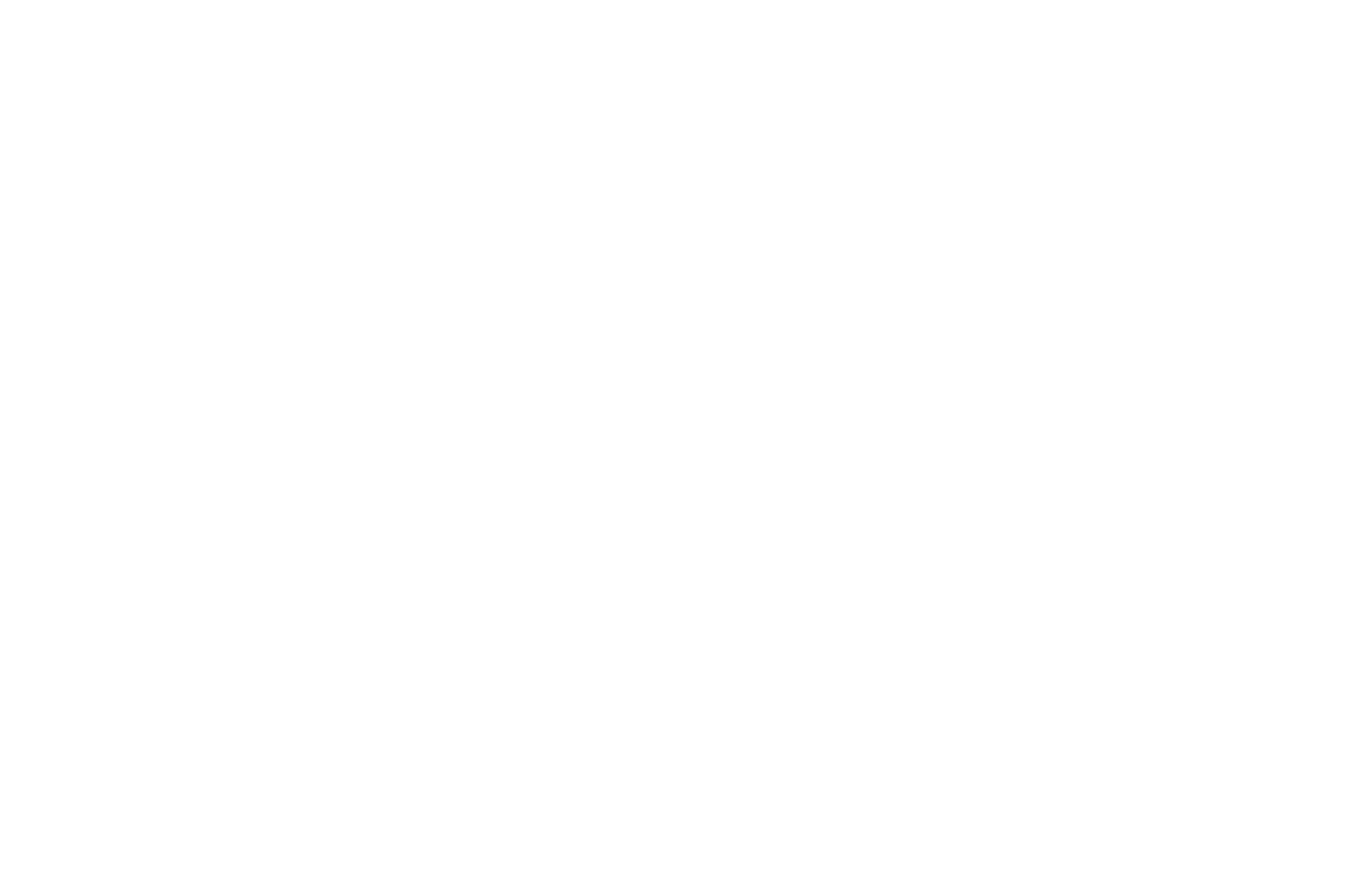# DNA methylation analysis on a droplet-in-oil PCR array

Yi Zhang,<sup>a</sup> Vasudev Bailey,<sup>ab</sup> Christopher M. Puleo,<sup>a</sup> Hariharan Easwaran,<sup>b</sup> Elizabeth Griffiths,<sup>b</sup> James G. Herman,<sup>b</sup> Stephen B. Baylin<sup>b</sup> and Tza-Huei Wang<sup>\*ac</sup>

Received 4th December 2008, Accepted 18th February 2009 First published as an Advance Article on the web 6th March 2009 DOI: 10.1039/b821780g

We performed on-chip DNA methylation analysis using methylation-specific PCR (MSP) within an arrayed micro droplet-in-oil platform that is designed for more practical application of microfluidic droplet technologies in clinical applications. Unique features of this ready-to-use device include arrayed primers that are pre-deposited into open micro-reaction chambers and use of the oil phase as a companion fluid for both sample actuation and compartmentalization. These technical advantages allow for infusion of minute amounts of sample for arrayed MSP analysis, without the added complexities inherent in microfluidic droplet-based studies. Ease of use of this micro device is exemplified by analysis of two tumor suppressor promoters,  $p15$  and TMS1 using an on-chip methylation assay. These results were consistent with standard MSP protocols, yet the simplicity of the droplet-in-oil microfluidic PCR platform provides an easy and efficient tool for DNA methylation analysis in a large-scale arrayed manner.

## Introduction

Although various methods are available for analyzing nucleic acids, polymerase chain reaction (PCR) remains one of the most widely used techniques. Many molecular biology protocols today still heavily rely on PCR or modified PCR. For example, allelespecific PCR is used for identifying single nucleotide polymorphisms,<sup>1</sup> asymmetric PCR is used for generating single stranded DNA hybridization probes or targets,<sup>2</sup> real-time quantitative PCR is used for DNA/RNA quantification,<sup>3</sup> BEAMing PCR is incorporated in next-generation sequencing,<sup>4,5</sup> and methylation-specific PCR (MSP) is used for DNA methylation detection.<sup>6</sup> Currently, one of the major trends in biological and chemical analysis has been the development of microfabricated miniaturized platforms.7–12 In particular, great effort has been put into the miniaturization of genetic tests $13-15$  as they provide fast analysis, reduced reagent and sample consumption, and high portability. The most straightforward approach used involves fabricating an array of reaction chambers of micro, nano or even picoliter volumes for parallel PCR reactions.16–21 Alternatively, miniaturization is realized by performing PCR in free micro droplets on a modified surface. The droplets function as the virtual reaction chambers by providing fluidic confinement.<sup>22–24</sup> However, many current array based devices are designed for performing multiple PCR reactions in identical conditions with the same primers and DNA templates, thus limiting their use to singleplex analysis. Multiple gene screening with different primer sets still relies on separate sample loading via complex fluidic networks. Furthermore, most designs concentrate on engineering perspectives, focusing on the miniaturization and system integration, while often overlooking practicality issues. As a result, very complicated microfluidic control modules are usually incorporated in order to cope with pressurization and micro bubble formation and expansion during thermal cycling.25,26 Unfortunately, such delicate devices often require operation by experienced microfluidic personnel and thus are difficult to fit into routine biological laboratories and clinical settings. Hence they are not commonly adopted for use in PCR based diagnostic assays such as MSP.

MSP (Fig. 1) is most extensively used for analyzing DNA methylation that is closely associated with tumorigenesis, a multi-step process resulting from gain-of-function (oncogenes) or loss-of-function (tumor suppressor) gene alterations. These changes could be caused either by genetic or epigenetic changes. One of the most well studied epigenetic changes is the heritable transcriptional silencing of tumor suppressor genes (TSG) by aberrant CpG DNA hypermethylation of their promoters.<sup>27-31</sup> In higher order eukaryotes, DNA methylation only occurs at 5' cytosines in CpG dinucleotides, which when observed in high frequency at many transcription promoter regions are termed CpG islands.<sup>32</sup> There is clear evidence that the down regulation of tumor suppressor genes in cancer is tightly associated with DNA hypermethylation in the promoter regions, where the transcription of DNA to RNA is initiated<sup>33</sup> Therefore, the assessment of DNA methylation status has great clinical implications, offering another important parameter for early cancer diagnosis and prognosis, as well as responsiveness to cancer therapy.34–36 MSP takes advantage of the change in DNA sequence after bisulfite modification, wherein only unmethylated cytosines are converted to uracils, while methylated cytosines remain unaltered. Primers specific to the modified DNA sequences are then introduced to amplify and distinguish methylated from unmethylated DNA. Generally, each bisulfite treated DNA sample is run in two separate MSP reactions. Each reaction contains either a methylated specific primer set or an

a Department of Biomedical Engineering, Johns Hopkins University, Baltimore, MD, 21218, USA. E-mail: thwang@jhu.edu; Tel: +1-410- 516-7086

<sup>&</sup>lt;sup>b</sup>Cancer Biology Program, The Sidney Kimmel Comprehensive Cancer Center at Johns Hopkins, Baltimore, MD, 21210, USA

c Department of Mechanical Engineering, Johns Hopkins University, Baltimore, MD, 21218, USA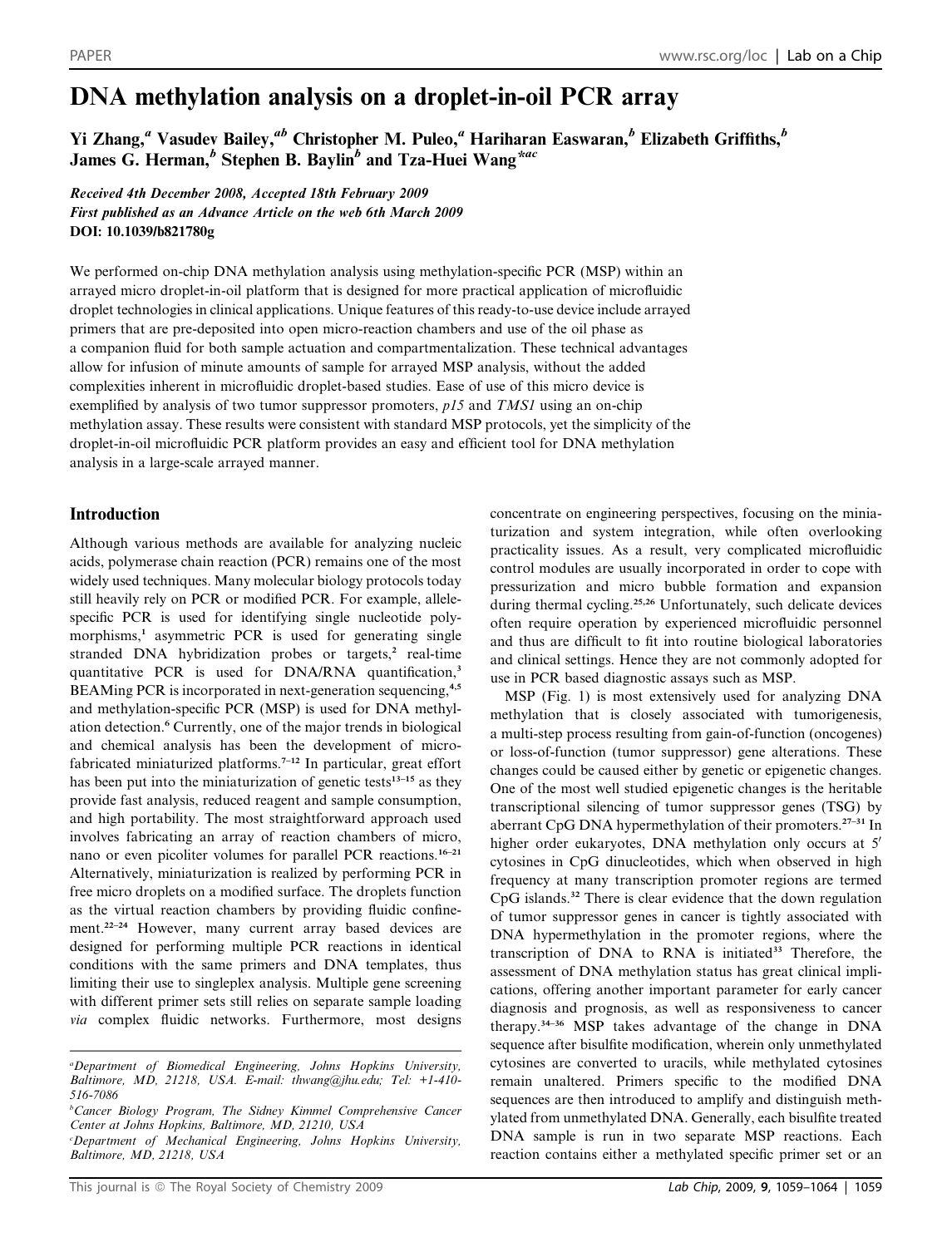

Fig. 1 Principle of methylation-specific PCR (MSP). Genomic DNA is treated with bisulfite, converting unmethylated cytosines to uracils, while methylated cytosines remains unaltered. Methylated specific (M) primers can only amplify methylated sequence. Unmethylated specific (U) primers can only amplify unmethylated sequence. If M primer is introduced to unmethylated sequence, no amplification is observed due to sequence difference and vice versa.

unmethylated specific primer set, which means the total number of reactions is doubled compared to common PCR based assays. In a single DNA methylation study of clinical samples, hundreds or even thousands of analyses are carried out at different promoter regions.<sup>34</sup> MSP assays with such a great number of samples are cumbersome and can often take months. Therefore, a higher throughput approach would be desirable.

To address the increasing interest in high throughput DNA methylation analysis, we have developed an easy to handle droplet-in-oil microfluidic MSP platform for DNA methylation detection. The proposed device has nine snowflake-like functional units arranged in a circular array. Each functional unit consists of 12 open reaction chambers which are also arranged in a circular array and connected to sample access port through a microfluidic network. Methylation specific primers are predeposited into reaction chambers. The device can perform 108 MSP reactions in parallel. Each functional unit is capable of DNA methylation analysis of multiple genes with single sample dispensing, thereby significantly reducing the sample preparation time, improving throughput and allowing for automation. The simple and disposable device can easily be handled by individuals who do not have microfluidic experience because it takes the advantage of a novel sample loading scheme.<sup>37,38</sup> The unique scheme uses the mineral oil as a companion fluid for sample actuation, in addition to reaction compartmentalization and evaporation prevention during the thermal cycling. It generates micro droplets by simple injections with a syringe and avoids the use of infusion pumps or pressure regulators, making the array an ideal platform for high throughput point-of-care detection. The MSP device was validated by testing with multiple gene analyses and comparing the results with conventional in-tube MSP assay.

### Experimental

### Device design, fabrication and preparation

The device contains nine functional units arranged in a circular array (Fig. 2a). The layout of each functional unit resembles a snowflake where six channels of 500 µm width extend from a center sample input port to peripheral reaction chambers (Fig. 2b). Each channel was symmetrically bifurcated and terminated at two different chambers. The 12 reaction chambers



Fig. 2 Device pre-deposited with methylation specific primers. (a) Device overall layout. Nine functional units are arranged in a circular array. A total of 108 reactions can be prepared with nine sample injections, which significantly improves the throughput. (b) Functional unit layout. The blue areas indicate open structures, while the black areas represent closed channels. The sample inlet is punched with a dispensing needle (0.64 mm diameter) at the center of the interior circle. Reaction chambers at the peripheral are created by punching through-holes with a hollow puncher (4 mm diameter). Primers specific for tumor suppressor promoters (p15 and TMS1) are deposited onto the bottom surface of designated reaction chambers by pipetting.

were equally separated from each other and evenly distributed around the center circle. The size of each functional unit is 32 mm in diameter and the overall size of the system is 12 cm. The prototype device was fabricated by casting polydimethylsiloxane (PDMS) (Corning Inc.) over a lithographically patterned 50  $\mu$ m thick SU-8 master on silicon substrate. The sample access port was created by punching a through-hole at the origin of the center circle with a dispensing needle of 0.64 mm (0.25 inch) diameter. The reaction chambers were made by punching through the peripheral circles using a hollow puncher of 4 mm diameter. The punched PDMS was then bonded to a thin glass slide (Fisher Scientific Inc.) after oxygen plasma treatment. Bonded chips were baked at 75 °C overnight. To prevent possible enzyme adsorption and improve PCR efficiency, the surface of the reaction chambers was dip coated with  $0.1\%$  (wt%) bovine serum albumin (BSA). Methylation specific primers (Table 1) that target the promoter regions of two different tumor suppressor genes (p15 and TMS1) were pre-deposited into designated reaction chambers. Primer deposition was accomplished by pre-metering primers and allowing full-solvent evaporation on the bottom surface of the chambers. The primer deposition process could be automated using inkjet technology.<sup>39</sup>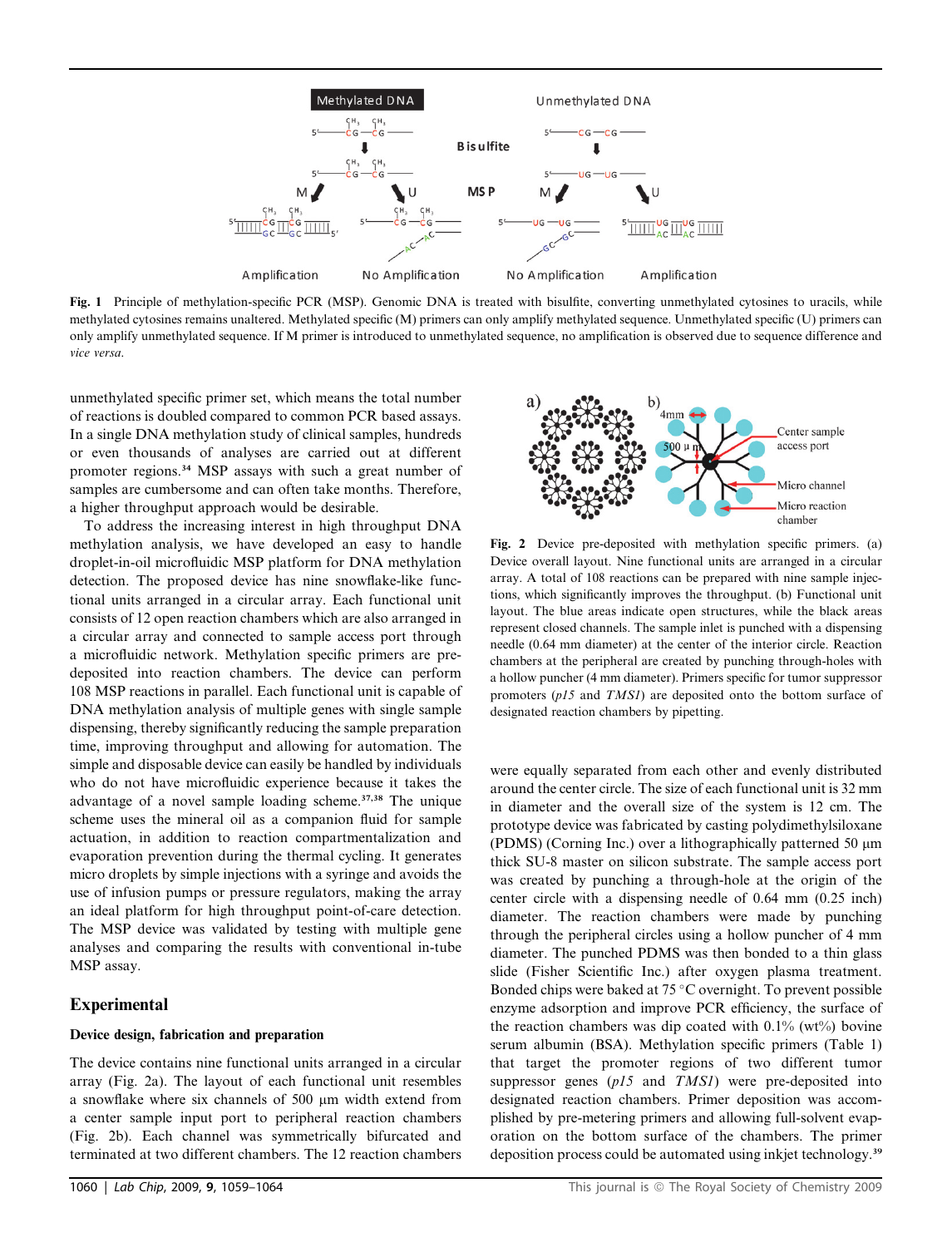| Primer set            | Sense primer, 5'-3'            | Antisense primer, 5'-3'        | Amplicon size, bp |
|-----------------------|--------------------------------|--------------------------------|-------------------|
| $P15$ -U <sup>a</sup> | GGTTGGTTTTTTATTTTGTTAGAGTGAGGT | AACCACTCTAACCACAAAATACAAACACA  | -80               |
| $P15-M^b$             | GGTTTTTTATTTTGTTAGAGCGAGGC     | <b>TAACCGCAAAATACGAACGCG</b>   | 68                |
| $TMSI$ -U             | GAAGGTGGGGAGTTTAGGTTTTGTTT     | AAATTCTCCAACACATCCAAAATAACAT   | 140               |
| $TMSI-M$              | GCGGGGAGTTTAGGTTTCGTTTC        | <b>CCAACGCATCCAAAATAACGTCG</b> | 130               |

Prepared chips were thus primed for simultaneous methylation detection and stored at 4  $\degree$ C for future use.

### DNA isolation and bisulfite modification

Human genomic DNA (gDNA) was extracted from human peripheral blood, which was drawn from a volunteer after the receipt of informed consent. All chemicals used in the sample preparation were purchased from Sigma Aldrich Inc. unless otherwise stated. Normal leukocytes (NL) were extracted by centrifugation. The extract was digested by  $0.5$  mg  $mL^{-1}$ proteinase K in 50 µL PK buffer, 19.5 mM ammonium sulfate, 78.8 mM Tris, 7.9 mM magnesium chloride and 11.7 nM 2-mercaptoethanol at 60 $\degree$ C. Proteinase K was then inactivated by heating to 100  $^{\circ}$ C for 10 min. DNA was purified by phenol– chloroform extraction. In vitro methylated DNA (IVD) was obtained by treating NL DNA with SSSI methyltransferase and purified using Wizard DNA CleanUp System (Promega). The purified DNA was subjected to bisulfite modification. 1 µg DNA was first denatured by adding NaOH (final concentration of 0.2 M) and incubated at 37 °C for 10 min. 520  $\mu$ L of sodium bisulfite (concentration of 3M) and 30 µL of hydroquinone (concentration 10 mM), freshly prepared before each bisulfite treatment, were added to the denatured DNA, gently vortexed and incubated at 55 °C for 16 hours. Subsequently, the bisulfitemodified DNA was purified using Wizard DNA CleanUp System (Promega) following the manufacturer's instructions and eluted into 50 µL water. Lastly, the purified DNA was incubated with 0.3 M NaOH at room temperature, followed by ethanol precipitation. The final modified DNA product was suspended in  $20 \mu L$  of Tris EDTA buffer (pH 8.5) and used immediately or kept at  $-20$  °C for long term storage.

### MSP protocol

The principle of MSP has been previously described.<sup>6</sup> In brief, unmethylated cytosines are chemically converted to uracils by bisulfite treatment, whereas methylated cytosines remain as cytosines. The sequence difference between the methylated and unmethylated DNA after bisulfite modification are recognized and amplified by methylation specific primers. Primer sequences are selected from regions containing CpG islands, thus providing maximal discrimination between methylated and unmethylated DNA. Primer pairs listed in Table 1 have been previously validated.6,40 A total of two sets of four primer pairs were purchased from the Integrated DNA Technology (IDT DNA). Each set includes unmethylated (U) and methylated (M) primers which are specific for bisulfite modified unmethylated sequence and methylated sequence respectively. M primers can only amplify

the bisulfite modified methylated sequence and vice versa. The MSP mixture (50  $\mu$ L) contains dNTPs (each at 1.5 mM), 1X PCR buffer (67 mM Tris, 16.6 mM ammonium sulfate, 6.7 mM  $MgCl<sub>2</sub>$ , 10 nM 2-mercaptoethanol), 0.05 U  $\mu L^{-1}$  HotStar Taq polymerase (Qiagen Inc.), 1X DNA intercalating dye EvaGreen (Biotium Inc.),  $0.1\%$  (wt%) BSA, bisulfite treated DNA as template, and PCR grade water to adjust the final volume. The thermal cycling conditions are as follows: enzyme activation and pre-denaturation at 95  $\degree$ C for 15 min, followed by 30 cycles of denaturation at 95 °C for 30 s, annealing at 60 °C for 30 s and elongation at 72 °C for 30 s. A final elongation step is performed at  $72 °C$  for 5 min.

Conventional MSP assays were performed using NL (unmethylated DNA sample) and IVD (methylated DNA sample) as templates. Four pairs of primers, namely p15-U, p15-M, TMS1- U and TMS1-M (Table 1) were used to assess the methylation status of the DNA samples. Reactions were carried out in a conventional thermal cycler (Bio-Rad Inc.) with  $50 \mu L$  reaction volume. Final MSP products were loaded onto 2% agarose gel, stained with GelStar<sup>®</sup> nucleic acid gel stain (Lonza Group Ltd.) and imaged with an UV illumination system. On-chip MSP reactions were performed under the identical condition as conventional MSP reactions. MSP mixtures also contained 0.1% (wt%) BSA as a dynamic coating against enzyme adsorption.<sup>9</sup> EvaGreen served as a fluorescence reporter for imaging purposes. MSP mixture was loaded onto the chips using an injection needle. The total amount of pre-deposited primers in each reaction chamber was metered according to the final volume, so that the final primer concentration was 300 nM. The thermal cycling was performed with a flat-bed Peltier heating plate. The MSP chip was thermally coupled to the heating plate by mineral oil and slightly pressed against the heating plate to ensure full contact. The direct fluorescence image of the micro MSP chip was taken using a Typhoon™ scanner (GE Healthcare) with 488 nm excitation. The fluorescence emission was filtered by a band pass filter, which centers at 520 nm with a bandwidth of 40 nm, before it was collected. The gain of the internal photomultiplier tube was set to 230 with normal sensitivity. Images were processed with ImageJ (NIH) to remove background noise and enhance contrast.

### Results and discussion

The sample loading scheme is demonstrated in Fig. 3. Primers were deposited onto the bottom surface of the designated reaction chambers, near the outlets of the microchannels connected to the reaction chambers, during the device fabrication and preparation stage. Oligonucleotides were adsorbed to the surface after full-solvent evaporation. The chips were stored at  $4^{\circ}$ C until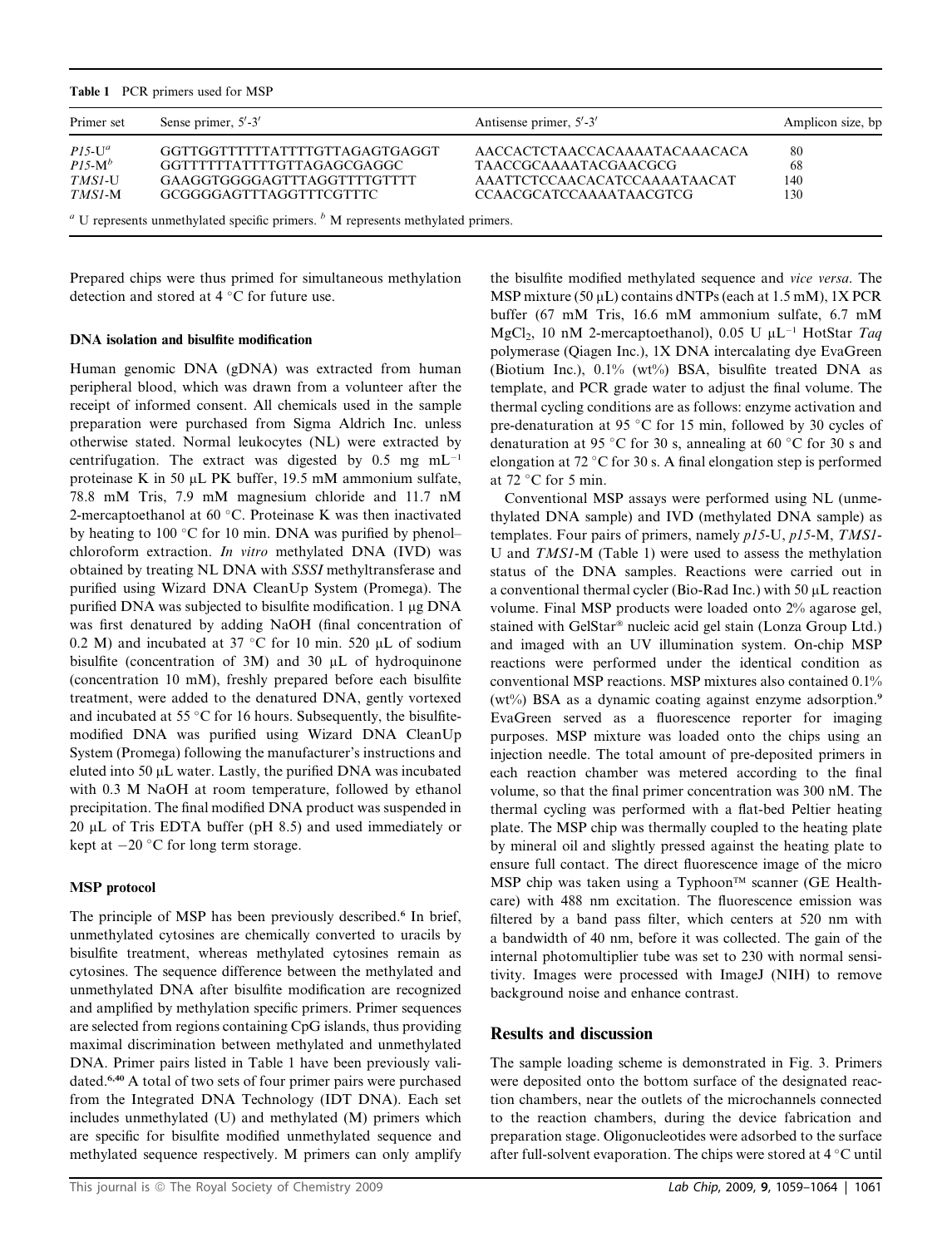

Fig. 3 Illustration of sample loading and primer deposition on an individual functional unit. (a) The sample was injected and guided into each reaction chamber. (b) The companion fluid was subsequently injected from the same inlet, driving the sample into reaction chambers. (c) Excess mineral oil occupied the residual volume inside the microchannels, preventing possible backflow and cross contamination. (d) The companion fluid filled the entire chamber and covered the sample droplets. (i) Primers were deposited onto the bottom of reaction chambers. (ii) The solvent evaporated, leaving primers on the glass substrate. (iii) Resuspension of primers due to infusion of sample containing human gDNA and PCR mix. (iv) All the components required for PCR were trapped inside the droplet that was encapsulated by the mineral oil. The sample (in blue) is compartmentalized into droplets by the companion fluid (in green).

use. For each functional unit, first the sample was injected from the center sample access port through a dispensing needle. The sample liquid was guided to the reaction chambers through the microfluidic network (Fig. 3a). The aqueous solution dissolved the primers, thus completing the ingredient list of the MSP mixture. Because each reaction chamber contains a unique set of primers, multiple MSP reactions could be prepared with single sample injection. For the current circular snowflake array, only nine injections were required for preparing 108 distinct MSP reactions, which significantly reduced the sample preparation time and improved the throughput. Next, metering and compartmentalization were accomplished using immiscible mineral oil as companion fluid. The mineral oil forced the sample inside the microchannels into reaction chambers, allowing resuspension and mixing of the pre-deposited primers with the DNA sample and MSP reagent (Fig. 3b). Excess oil was then injected to fill the volume in the microchannels and prevent possible backflow and cross contamination (Fig. 3c). Finally, the MSP mixture formed droplets in the mineral oil and sat on the



Fig. 4 Demonstration of the sample loading scheme with food dye. (a) The entire circular snowflake array was loaded with a total of nine injections. (b) 108 reactions were prepared after infusion of mineral oil. (c) For each functional unit, 50  $\mu$ L aqueous food dye was injected from the center sample access port. The dye was guided into 12 reaction chambers through the microfluidic network. (d) The mineral oil forced all the dye into the reaction chambers, leaving no dead volume.

bottom of the reaction chambers due to differences in solvent polarities and densities. Consequently, the oil provided insulation for the reaction chambers against direct evaporation (Fig. 3d). To aid visualization, this sample loading scheme was monitored using aqueous food dye. Pictures of the device with food dye before and after the infusion of the mineral oil are shown in Fig. 4.

This sample loading scheme has several advantages. First, multiple reactions are prepared with a single sample injection, which improves the throughput and allows for automation. Second, since eventually all the sample will be pushed into each reaction chamber, there is no dead volume, enabling the loading of minute amounts of sample. Last, unlike other micro PCR arrays, the reaction volume of the droplet-in-oil MSP chip is not defined by the size of the reaction chamber, and, thus the assay is more flexible in terms of reaction volume. MSPs with different reaction volumes can be performed on the same device.

The gel image of the conventional reactions (Fig. 5a) revealed the methylation status of the input DNA templates. NL are extracted from healthy individuals, hence only U primers give rise to positive amplification. The in vitro methylation process converts the unmethylated DNA to methylated DNA, resulting in positive amplification with M primers. The U bands in IVD are due to incomplete conversion, which is frequently observed.<sup>41</sup>

The on-chip MSP assay was analyzed by fluorescence imaging (Fig. 5b–5e). Dark spots in the images indicated DNA amplification. Positive amplification of NL was only observed with U primers (Fig. 5b). In contrast, IVD was successfully amplified by M primers. Since the in vitro methylation conversion was partial, both U and M reactions gave positive results (Fig. 5c). With the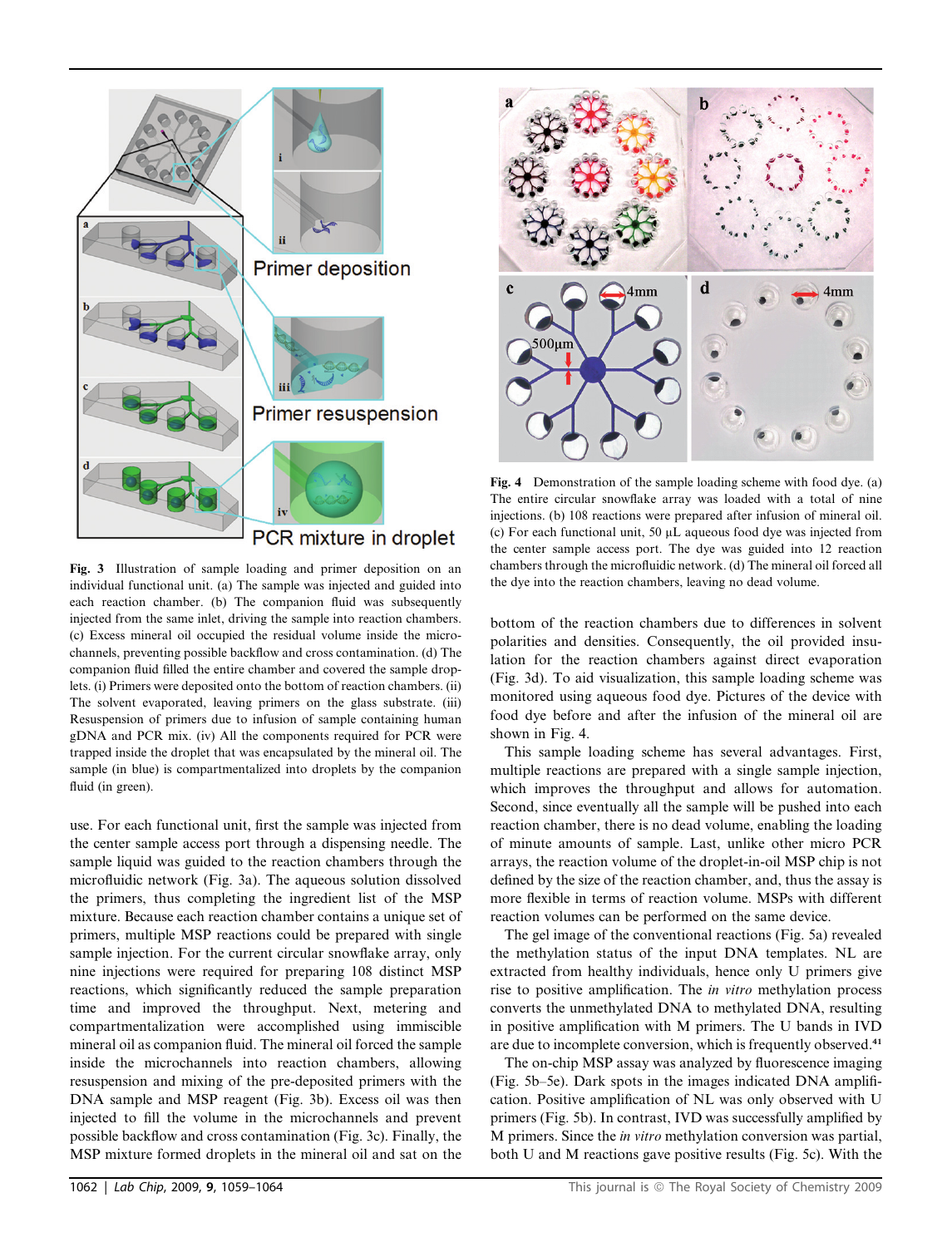

Fig. 5 (a) Gel electrophoresis images of in-tube control MSP reactions. Only U primers gave rise to positive amplification in NL sample. M primers resulted in positive amplification with IVD. U bands with IVD sample were due to partial in vitro methylation conversion. Product sizes were 80 bp  $(p15-U)$ , 69 bp  $(p15-M)$ , 140 bp  $(TMSI-U)$  and 130 bp (TMS1-M). (b–e) Direct fluorescence images of MSP on-chip with dark spots indicating positive amplification. NL sample was only positive with U primers (b,d). IVD sample was positive with both U and M primers due to incomplete conversion (c,e). A total of 50  $\mu$ L MSP mixture was loaded from the center access port and guided into 12 reaction chambers through the microfluidic network, corresponding to  $\sim$ 4 µL per reaction (b,c). The open chamber design allowed for flexible reaction volume. A reduced sample,  $10 \mu L$ , was injected into reaction chambers, which corresponded to  $\sim 0.8$  µL per reaction (d,e). The results agreed with control reactions.

reaction volume being substantially reduced, the results obtained using our micro MSP chip agreed with the results from control reactions (Fig. 5a).

The majority of the micro PCR chips were closed chamber systems, which required filling up the entire reaction chamber with sample mixture. Therefore, the reaction volume was defined by the chamber size and fixed once the device was fabricated. In contrast, our open chamber device was more flexible and allowed for a wide range of reaction volumes. The reaction chamber did not define the size of the droplet but merely served as containment. To demonstrate that the reaction volume could be further reduced using the same device, a total of  $10 \mu L$  MSP mixture was used in this case which resulted in submicroliter reaction volume. The MSP results from NL and IVD again agreed with control reactions (Fig. 5a) although smaller spots were observed due to the reduction in reaction volumes (Fig. 5d and 5e). Further downscaling of sample volume can be performed by using finer needles and syringes for sample injection, yet care needs to be taken to avoid null detection when analyzing the samples containing DNA of very low concentrations.

The open chamber design has other advantages. The open access facilitates primer deposition. With pre-deposited primers, the sample preparation procedure is greatly simplified and the throughput is significantly improved. Currently, the design allows for preparing 108 reactions with nine sample injections. It is possible to further reduce the number of injections by integrating more reactions chambers into a single snowflake-like functional unit. The open chamber design also provides easy access to surface modification and post PCR sample retrieval for downstream analysis. Bubble formation and expansion were the prominent problems that complicate many closed chamber PCR devices.40,42–46 Bubbles can easily expand and push the sample out of the chamber during heating. Therefore, bubble containment modules are often incorporated for successful PCR

reactions.19,40,47,48 Open chamber design, on the other hand, circumvents this problem, not by eliminating bubbles but by tolerating bubble formation. The tolerance to bubbles eases the sample loading process. Since no additional equipment is required for operating bubble containment module and microfluidics, our micro MSP chip is compatible with conventional bench-top thermal cyclers with minor modification and can be easily handled by individuals who are not experienced in microfluidics. The simple design also provides easy portability. Along with chemicals and reagents, the micro MSP chips can be provided in the form of diagnostic kits for clinical laboratory applications. Although the reaction chambers are open, the MSP reactions are performed in a sealed format. The companion fluid compartmentalizes the samples by encapsulating them into droplets. These sample droplets are completely covered by the companion fluid and isolated from the environment, therefore the chance of contamination is minimized.

Droplet-in-oil (emulsion) PCR has recently attracted increasing attention.4,22,49,50 Our platform provides a simple and relatively high throughput method to prepare droplets for biochemical reactions. It also has been demonstrated that the droplet-in-oil format is compatible with sample preparation methods such as cell isolation and nucleic acid extraction.<sup>23,24,51</sup> Applications of the device are not solely limited to DNA methylation detection. With different pre-deposited target primer sets, it could be used for many other applications such as pathogen detection, mutation analysis, and personal genotyping.

## **Conclusion**

The results presented above all indicate that our constructed platform confers unprecedented ease in sample handling due to the novel sample loading scheme, which offers a simple way to prepare multiple droplets for biochemical reactions. By predepositing primers and using immiscible oil as companion fluid, it allows multiple reactions with just single sample injection. MSP assays are performed in sealed micro droplets that isolate the reactions from the environment and prevent contamination. The open chamber design facilitates easy surface modification, primer deposition and sample retrieval. It also bypasses the need for a bubble containment mechanism. In addition, the proposed platform allows reliable MSP reactions in a submicroliter volume as opposed to the typical volume of 50  $\mu$ L for MSP. The downscaling of MSP assays by nearly two orders of magnitude greatly reduces the consumption of reagent and valuable samples. Furthermore, this platform allows multiple DNA methylation analyses performed in an array-based manner. We expect the device to be implemented as a versatile miniaturized PCR platform applicable to many other PCR-based genomic analysis assays. The aforementioned advantages may make the proposed platform widely adopted by both clinical and research laboratories.

## Acknowledgements

Authors appreciate and credit funding from NIH (1R21CA120742-01 and SPORE P50-CA058184-10), NSF (0546012, 0730503 and 0725528) and Micro/Nano Fluidics Fundamentals Focus (MF3) Center.